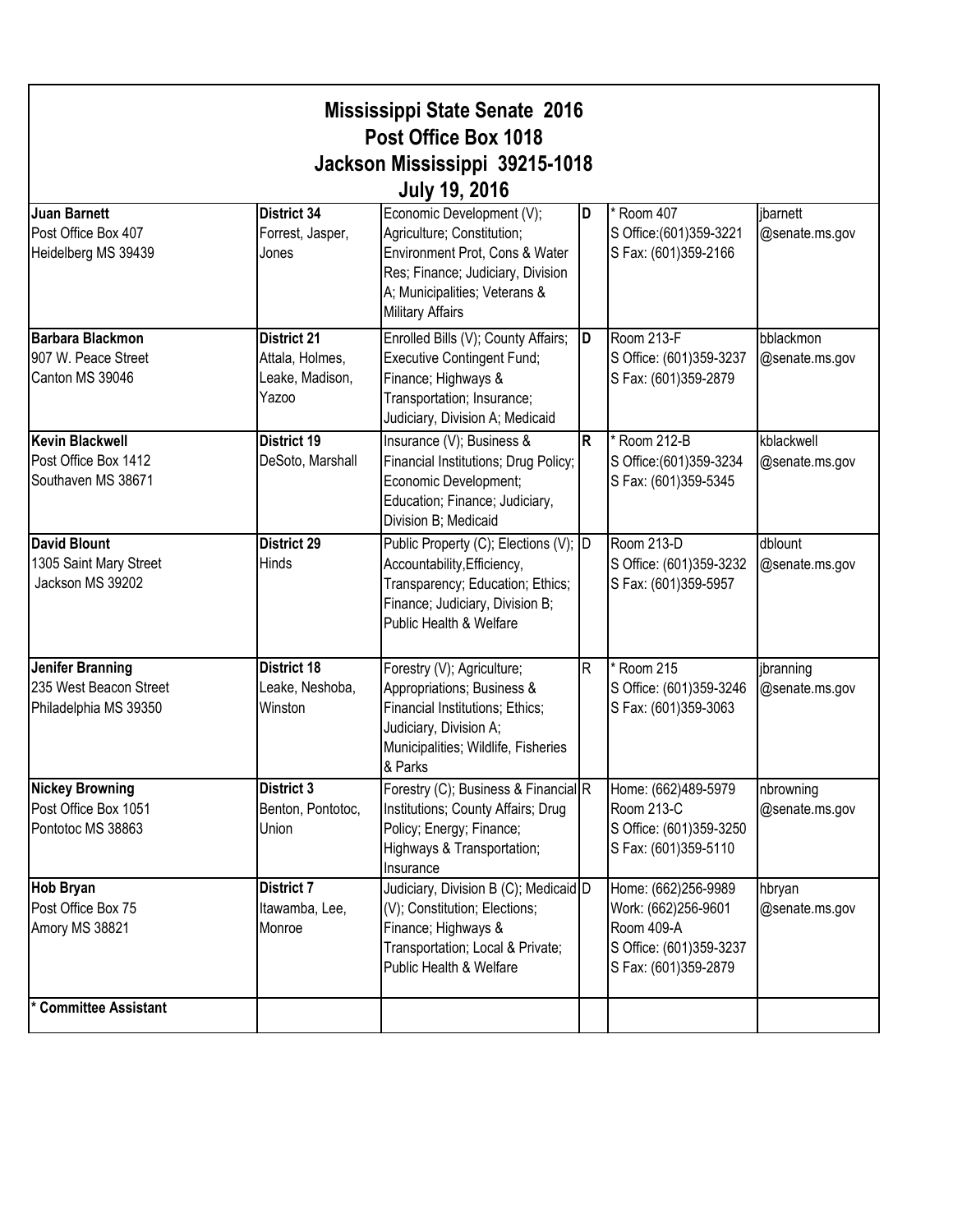| <b>Terry C. Burton</b><br>101 Rew Street<br>Newton MS 39345           | <b>District 31</b><br>Scott                                                                                                     | Rules (C); Accountability;<br>Lauderdale, Newton, Efficiency, Transparency;<br>Appropriations; Education;<br>Energy; Medicaid; Municipalities;<br>Public Health & Welfare;<br>Universities & Colleges                | $\mathsf R$ | Home: (601)683-7050<br>Work: (601)683-6695<br>Room 307<br>S Office: (601)359-3209<br>S Fax: (601)576-2555                         | tburton<br>@senate.ms.gov     |
|-----------------------------------------------------------------------|---------------------------------------------------------------------------------------------------------------------------------|----------------------------------------------------------------------------------------------------------------------------------------------------------------------------------------------------------------------|-------------|-----------------------------------------------------------------------------------------------------------------------------------|-------------------------------|
| <b>Albert Butler</b><br>Post Office Box 614<br>Port Gibson MS 39150   | District 36<br>Claiborne, Copiah,<br>Hinds, Jefferson                                                                           | Labor (C); State Library (V);<br>Appropriations; Drug Policy;<br>Environment Prot, Cons & Water<br>Res; Ethics; Forestry; Public<br>Property; Tourism                                                                | D           | * Room 213<br>Home: (601)437-4089<br>S Office: (601)359-3232<br>S Fax: (601) 359-5957                                             | abutler<br>@senate.ms.gov     |
| <b>Videt Carmichael</b><br>5396 Springhill Loop<br>Meridian MS 39301  | District 33<br>Clarke, Lauderdale                                                                                               | Insurance (C); Investigate State<br>Offices (V); Appropriations;<br><b>Business &amp; Financial Institutions;</b><br>Corrections; Energy; Ports &<br><b>Marine Resources</b>                                         | R           | Home: (601)693-2750<br>Fax: (601)693-2750<br>Room 213-A<br>S Office: (601)359-3244<br>S Fax: (601)359-9210                        | vcarmichael<br>@senate.ms.gov |
| <b>Chris Caughman</b><br>Post Office Box 511<br>Mendenhall MS 39114   | District 35<br>Copiah, Rankin,<br>Simpson                                                                                       | Education (V); Agriculture;<br><b>Business &amp; Financial Institutions;</b><br>Finance; Investigate State<br>Offices; Medicaid; Public Health &<br>Welfare; Universities & Colleges;<br>Wildlife, Fisheries & Parks | R           | * Room 405<br>S Office: (601)359-3244<br>S Fax: (601)359-9210                                                                     | ccaughman<br>@senate.ms.gov   |
| Lydia Chassaniol<br>Post Office Box 211<br>Winona MS 38967            | <b>District 14</b><br>Attala, Carroll,<br>Grenada, Leflore,<br>Montgomery,<br>Panola, Tallahatchie, Municipalities<br>Yalobusha | Tourism (C); Corrections (V);<br>Agriculture; Drug Policy;<br>Elections; Ethics; Finance;<br>Investigate State Offices;                                                                                              | R           | Work: (662)453-3172<br>Room: 212-A<br>S Office: (601)359-3246<br>S Fax: (601)359-3063                                             | Ichassaniol<br>@senate.ms.gov |
| Eugene S. "Buck" Clarke<br>Post Office Box 668<br>Hollandale MS 38748 | <b>District 22</b><br>Bolivar, Humphreys,<br>Madison, Sharkey,<br>Washington, Yazoo                                             | Appropriations(C); Accountability, R<br>Efficiency, Transparency;<br>Agriculture; Education; Insurance;<br>Judiciary, Division A; Medicaid                                                                           |             | Home: (662)827-5685<br>Work: (662)827-7261<br>Fax: (662)827-7264<br>Room 214-D<br>S Office: (601)359-3250<br>S Fax: (601)359-5110 | bclarke<br>@senate.ms.gov     |
| <b>Deborah Dawkins</b><br>111 Lang Avenue<br>Pass Christian MS 39571  | District 48<br>Harrison                                                                                                         | State Library (C); Drug Policy;<br>Environment Prot, Cons & Water<br>Res; Finance; Forestry;<br>Investigate State Offices;<br>Medicaid; Ports & Marine<br>Resources                                                  | D           | Room 405-B<br>S Office: (601)359-3237<br>S Fax: (601)359-2879                                                                     | ddawkins<br>@senate.ms.gov    |
| Dennis DeBar, Jr.<br>Post Office Box 1090<br>Leakesville MS 39451     | District 43<br>George, Greene,<br>Wayne                                                                                         | Highways & Transportation (V);<br>Appropriations; Corrections; Drug<br>Policy; Energy; Enrolled Bills;<br>Judiciary, Division A; Judiciary,<br>Division B                                                            | R           | Work: (601)394-4400<br>Fax: (601)394-2256<br>* Room 407<br>S Office: (601)359-3221<br>S Fax: (601)359-2166                        | ddebar<br>@senate.ms.gov      |
| <b>Committee Assistant</b>                                            |                                                                                                                                 |                                                                                                                                                                                                                      |             |                                                                                                                                   |                               |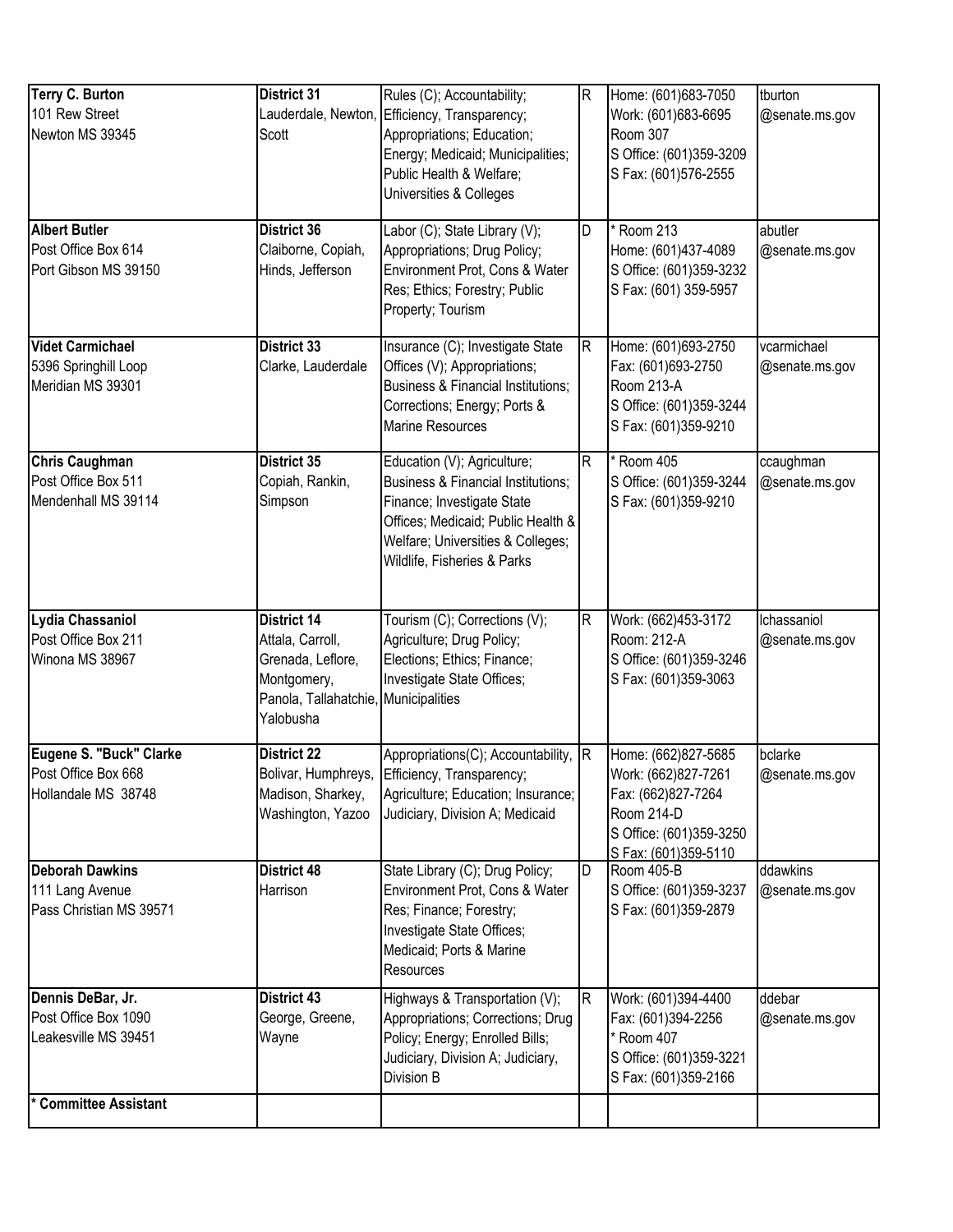| <b>Bob M. Dearing</b><br>305 Melrose-Montebello Parkway<br>Natchez MS 39120 | <b>District 37</b>                                                             | Public Property (V);<br>Appropriations; Constitution;<br>Energy; Highways &<br>Transportation; Insurance; Ports<br>& Marine Resources; Public<br>Health & Welfare                                                      | D                       | Room 405-C<br>S Office: (601)359-3244<br>S Fax: (601)359-9210                                               | bdearing<br>@senate.ms.gov    |
|-----------------------------------------------------------------------------|--------------------------------------------------------------------------------|------------------------------------------------------------------------------------------------------------------------------------------------------------------------------------------------------------------------|-------------------------|-------------------------------------------------------------------------------------------------------------|-------------------------------|
| <b>Sally Doty</b><br>Post Office Box 4662<br>Brookhaven MS 39603            | <b>District 39</b><br>Copiah, Lawrence,<br>Lincoln, Walthall                   | Elections (C); Judiciary, Division<br>A (V); Business & Financial<br>Institutions; Drug Policy;<br>Economic Development; Energy;<br>Finance; Highways &<br>Transportation; Public Health &<br>Welfare; Public Property | $\overline{\mathsf{R}}$ | Home: (601)835-4175<br>Cell: (601)757-7446<br>* Room 404<br>S Office: (601)359-2395                         | sdoty<br>@senate.ms.gov       |
| <b>Joey Fillingane</b><br>8 Westbrook Drive<br>Sumrall MS 39482             | <b>District 41</b><br>Covington, Forrrest,<br>Jefferson Davis,<br>Lamar, Smith | Finance (C); Constitution;<br>Economic Development;<br>Elections; Judiciary, Division A;<br>Judiciary, Division B; Public<br>Health & Welfare; Universities &<br>Colleges                                              | $\overline{\mathsf{R}}$ | Home: (601)271-2070<br>Work: (601)264-3323<br>Room 215-C<br>S Office: (601)359-3246<br>S Fax: (601)359-3063 | jfillingane<br>@senate.ms.gov |
| <b>Hillman Terome Frazier</b><br>2066 Queensroad Ave.<br>Jackson MS 39213   | <b>District 27</b><br>Hinds                                                    | Housing (C); Universities &<br>Colleges (V); Appropriations;<br>Elections; Interstate & Federal<br>Cooperation; Investigate State<br>Offices; Judiciary, Division A;<br>Public Health & Welfare                        | D                       | Home: (601)982-1871<br>Room 117-A<br>S Office: (601)359-3246<br>S Fax: (601)359-3063                        | hfrazier<br>@senate.ms.gov    |
| <b>Tommy A. Gollott</b><br>235 Bayview Avenue<br>Biloxi MS 39530            | District 50<br>Harrison                                                        | Ports & Marine Resources (C);<br>Appropriations; Economic<br>Development; Elections;<br>Highways & Transportation; Local<br>& Private; Rules; Tourism;                                                                 | $\overline{\mathsf{R}}$ | Home: (228)374-1431<br>Room: 408<br>S Office: (601)359-2886<br>S Fax: (601)359-2889                         | tgollott<br>@senate.ms.gov    |
| <b>Josh Harkins</b><br>Post Office Box 320374<br>Flowood MS 39232           | <b>District 20</b><br>Rankin                                                   | Universities & Colleges (C);<br>Energy (V); Business & Financial<br>Institutions; Finance; Highways &<br>Transportation; Public Health &<br>Welfare; Public Property; Rules;<br>Tourism                                | $\mathsf{R}$            | * Room 215<br>S Office: (601)359-3246<br>S Fax: (601)359-3063                                               | jharkins<br>@senate.ms.gov    |
| Angela Burks Hill<br>54 Watts Road<br>Picayune MS 39466                     | <b>District 40</b><br>Marion, Pearl River                                      | Investigate State Offices (C);<br>Wildlife, Fisheries & Parks (V);<br>Agriculture; Appropriations;<br>Education; Environment Prot,<br>Cons & Water Res; Insurance;<br>Judiciary, Division B                            | R.                      | $*$ Room 408<br>S Office: (601)359-2886<br>S Fax: (601)359-2889                                             | ahill<br>@senate.ms.gov       |
| <b>Committee Assistant</b>                                                  |                                                                                |                                                                                                                                                                                                                        |                         |                                                                                                             |                               |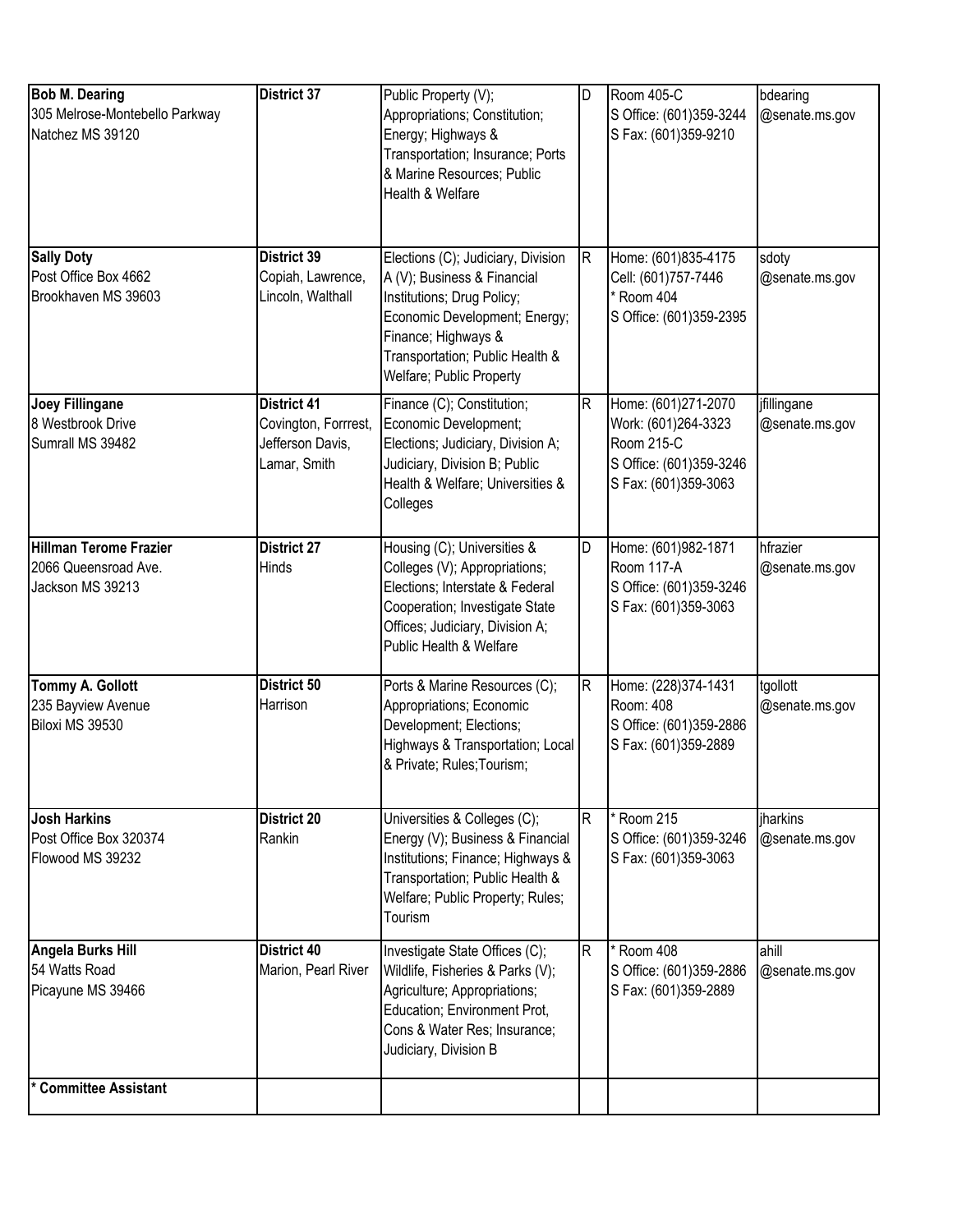| W. Briggs Hopson, III<br>1201 Cherry Street<br>Vicksburg MS 39183<br>John Horhn<br>Post Office Box 2030 | <b>District 23</b><br>Issaquena, Warren,<br>Yazoo<br><b>District 26</b><br>Hinds, Madison | Energy (C); Appropriations (V);<br>Accountability, Efficiency,<br>Transparency; Education;<br>Environment Prot, Cons & Water<br>Res; Judiciary, Division A;<br>Judiciary, Division B; Public<br>Health & Welfare; Tourism;<br>Universities & Colleges<br>Economic Development (C);<br>Appropriations; Environment Prot, | IR.<br>ID | Work: (601)636-6565<br>Room 215-B<br>S Office: (601)359-3234<br>S Fax: (601)359-5345<br>Home: (601)362-1045<br>Fax: (601)366-4293  | bhopson<br>@senate.ms.gov<br>jhorhn<br>@senate.ms.gov    |
|---------------------------------------------------------------------------------------------------------|-------------------------------------------------------------------------------------------|-------------------------------------------------------------------------------------------------------------------------------------------------------------------------------------------------------------------------------------------------------------------------------------------------------------------------|-----------|------------------------------------------------------------------------------------------------------------------------------------|----------------------------------------------------------|
| Jackson MS 39225                                                                                        |                                                                                           | Cons & Water Res; Highways &<br>Transportation; Insurance; Public<br>Health & Welfare; Rules; State<br>Library; Tourism                                                                                                                                                                                                 |           | Room 212-B<br>S Office: (601)359-3237<br>S Fax: (601)359-2879                                                                      |                                                          |
| <b>Billy Hudson</b><br>27 Troon Circle<br>Hattiesburg MS 39401                                          | <b>District 45</b><br>Forrest, Perry                                                      | Agriculture (C); County Affairs (V); R<br>Education; Environment Prot,<br>Cons & Water Res; Finance;<br>Highways & Transportation;<br>Labor; Veterans & Military Affairs                                                                                                                                                |           | * Room 404<br>Cell: (601)466-3573<br>S Office: (601)359-2395                                                                       | bhudson<br>@senate.ms.gov                                |
| <b>Gary Jackson</b><br>Post Office Box 40<br>French Camp MS 39745                                       | <b>District 15</b><br>Choctaw,<br>Montgomery,<br>Oktibbeha, Webster                       | Local & Private (C); Ethics (V);<br>Appropriations; Business &<br>Financial Institutions; Energy;<br>Public Health & Welfare;<br>Universities & Colleges; Wildlife,<br><b>Fisheries &amp; Parks</b>                                                                                                                     | R.        | Home: (662)547-6684<br>Fax: (662)262-9273<br>Room 212-C<br>S Office: (601)359-3244<br>S Fax: (601)359-9210                         | gjackson<br>@senate.ms.gov                               |
| Robert L. Jackson<br>Post Office Box 383<br>Marks MS 38646                                              | <b>District 11</b><br>Coahoma, Panola,<br>Quitman, Tunica                                 | Interstate & Federal Cooperation<br>(C); Agriculture; Appropriations;<br><b>Business &amp; Financial Institutions;</b><br>Energy; Labor; Ports & Marine<br>Resources; Public Property                                                                                                                                   | ID        | Home: (662)326-4611<br>Work: (662)326-4000<br>Fax: (662)326-3904<br>Room 405-D<br>S Office: (601)359-3232<br>S Fax: (601) 359-5957 | rjackson<br>@senate.ms.gov<br>rjacksonqcdo<br>@yahoo.com |
| Sampson Jackson, II<br>749 Matthew Jackson Road<br>Preston MS 39354                                     | <b>District 32</b><br>Kemper, Lauderdale,<br>Noxubee, Winston                             | Corrections (C); Interstate &<br>Federal Cooperation (V);<br>Appropriations; Business &<br>Financial Institutions; Energy;<br>Judiciary, Division B; Veterans &<br>Military Affairs; Wildlife, Fisheries<br>& Parks                                                                                                     | D         | Home: (601)677-2305<br>Work: (601)743-5900<br>Room 407<br>S Office: (601)359-2886<br>S Fax: (601)359-2889                          | sjackson<br>@senate.ms.gov                               |
| <b>Russell Jolly</b><br>369 Hwy 47<br>Houston MS 38851                                                  | District 8<br>Calhoun,<br>Chickasaw, Lee,                                                 | Agriculture (V); County Affairs;<br>Energy; Environment Prot, Cons<br>& Water Res; Ethics; Finance;<br>Pontotoc, Yalobusha Highways & Transportation                                                                                                                                                                    | D         | Home: (662)456-3118<br>Cell: (662)542-6701<br>* Room 408<br>S Office: (601)359-2886<br>S Fax: (601)359-2889                        | rjolly<br>@senate.ms.gov                                 |
| <b>Committee Assistant</b>                                                                              |                                                                                           |                                                                                                                                                                                                                                                                                                                         |           |                                                                                                                                    |                                                          |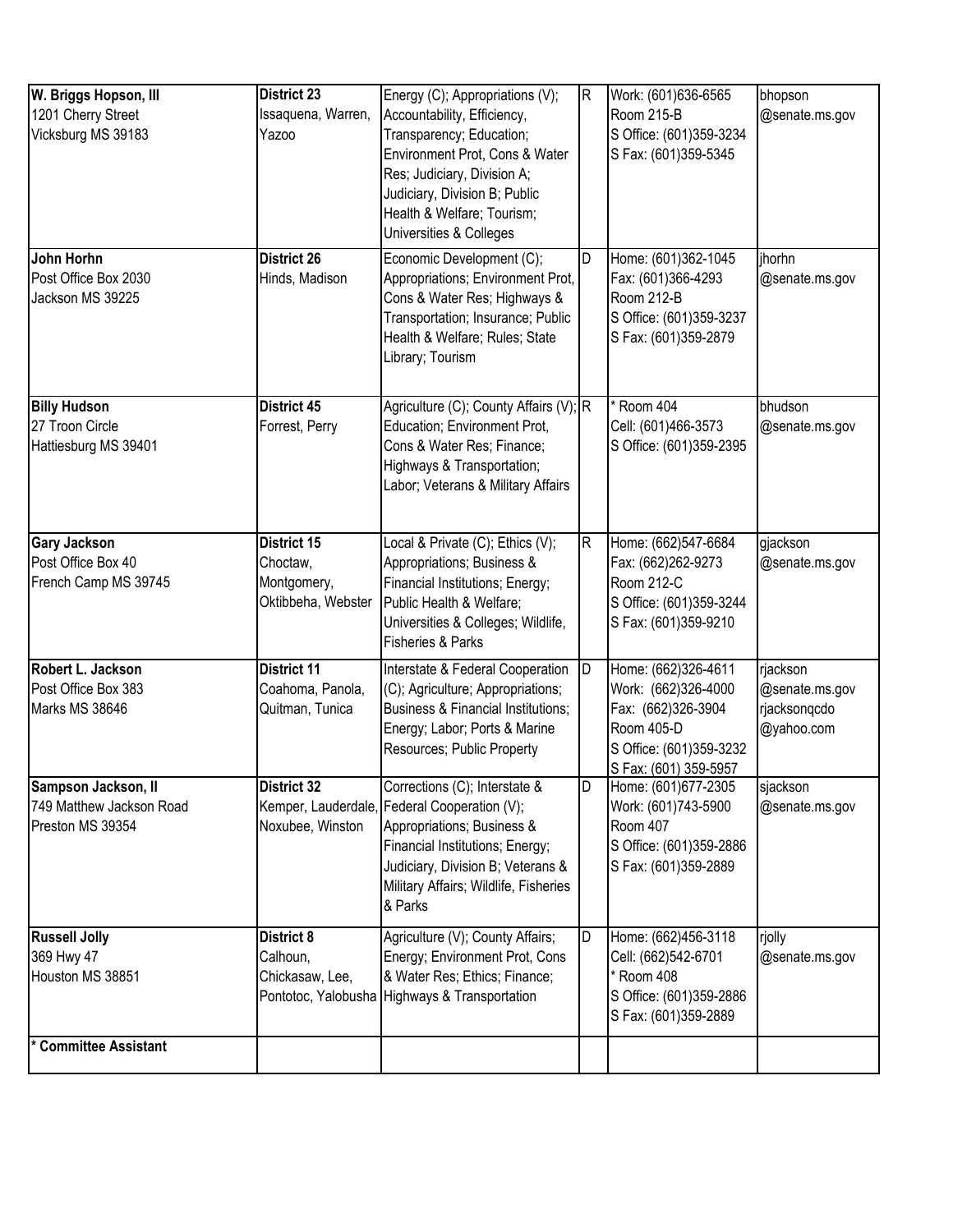| David L. Jordan<br>Post Office Box 8173<br>Greenwood MS 38930          | <b>District 24</b><br>Grenada, Holmes,<br>Humphreys, Leflore,<br>Tallahatchie | Drug Policy (C); Agriculture;<br>Education; Environment Prot,<br>Cons & Water Res; Finance;<br>Forestry; Housing; Municipalities;<br>Tourism                                                                   | D           | Home: (662)453-5361<br>Fax: (662)455-7636<br>Room 405-A<br>S Office: (601)359-3244<br>S Fax: (601)359-9210                           | djordan<br>@senate.ms.gov   |
|------------------------------------------------------------------------|-------------------------------------------------------------------------------|----------------------------------------------------------------------------------------------------------------------------------------------------------------------------------------------------------------|-------------|--------------------------------------------------------------------------------------------------------------------------------------|-----------------------------|
| <b>Dean Kirby</b><br>Post Office Box 54099<br>Pearl MS 39288           | <b>District 30</b><br>Rankin                                                  | Public Health & Welfare (C);<br>Finance (V); Corrections;<br>Highways & Transportation;<br>Housing; Insurance; Interstate &<br>Federal Cooperation; Judiciary,<br>Division A                                   | $\mathsf R$ | Home: (601)932-1966<br>Work: (601)939-5968<br>Fax: (601)939-0194<br>Room 212-D<br>S Office: (601)359-3234<br>S Office: (601)359-5345 | dkirby<br>@senate.ms.gov    |
| <b>Chris Massey</b><br>Post Office Box 208<br>Nesbit MS 38651          | <b>District 1</b><br>DeSoto                                                   | Ethics (C); Housing (V);<br>Education; Finance; Highways &<br>Transportation; Labor;<br>Municipalities; Tourism; Wildlife,<br><b>Fisheries &amp; Parks</b>                                                     | $\mathsf R$ | Cell: (901)550-0334<br>Room 214-B<br>S Office: (601)359-3250<br>S Fax: (601)359-5110                                                 | cmassey<br>@senate.ms.gov   |
| <b>Chris McDaniel</b><br>506 South Court Street<br>Ellisville MS 39437 | <b>District 42</b><br>Forrest, Jones                                          | Constitution (C); Judiciary,<br>Division B (V); Appopriations;<br>Drug Policy; Labor; Municipalities                                                                                                           | $\mathsf R$ | Work: (601)466-3573<br>Room 404<br>S Office: (601)359-2395                                                                           | cmcdaniel<br>@senate.ms.gov |
| <b>Chad McMahan</b><br>1537 Hwy 145<br>Guntown MS 38849                | District 6<br>Itawamba, Lee                                                   | Municipalities (V); Economic<br>Development; Ethics; Finance;<br>Housing; Judiciary, Division A;<br>Labor; Tourism                                                                                             | $\mathsf R$ | * Room 405<br>S Office: (601)359-3244<br>S Fax: (601)359-9210                                                                        | cmcmahan<br>@senate.ms.gov  |
| J. Walter Michel<br>241 Richardson Road<br>Ridgeland MS 39157          | District 25<br>Hinds, Madison                                                 |                                                                                                                                                                                                                | R           | $\sqrt{k}$ Room 407<br>S Office: (601)359-3221<br>S Fax: (601)359-2166                                                               | wmichel<br>@senate.ms.gov   |
| Philip Moran<br>18403 Old Joe Moran Rd<br>Kiln MS 39556                | <b>District 46</b><br>Hancock, Harrison                                       | Wildlife, Fisheries & Parks (C);<br>Veterans & Military Affairs (V);<br>County Affairs; Economic<br>Development; Enrolled Bills;<br>Finance; Highways &<br>Transportation; Investigate State<br>Offices; Labor | R.          | Work: (228) 255-3700<br>Room 214-B<br>S Office: (601)359-3250<br>S Fax: (601)359-5110                                                | pmoran<br>@senate.ms.gov    |
| Sollie B. Norwood<br>Post Office Box 20192<br>Jackson MS 39289         | <b>District 28</b><br>Hinds                                                   | Labor (V); Appropriations;<br>Corrections; Education; Housing;<br>Interstate & Federal Cooperation;<br>Medicaid                                                                                                | D           | Work: (601)969-9088<br>Home: (601)352-1205<br>Room 407<br>S Office: (601)359-3221<br>S Fax: (601)359-2166                            | snorwood<br>@senate.ms.gov  |
| Dr. David L. Parker<br>6947 Crumpler Blvd.<br>Olive Branch MS 38654    | <b>District 2</b><br>DeSoto                                                   | Veterans & Military Affairs (C);<br>Local & Private (V); Economic<br>Development; Elections; Finance;<br>Housing; Judiciary, Division A;<br>Public Health & Welfare;<br>Universities & Colleges                | R.          | Work: (662)893-3300<br>* Room 408<br>S Office: (601)359-2886<br>S Fax: (601)359-2889                                                 | dparker<br>@senate.ms.gov   |
| <b>Committee Assistant</b>                                             |                                                                               |                                                                                                                                                                                                                |             |                                                                                                                                      |                             |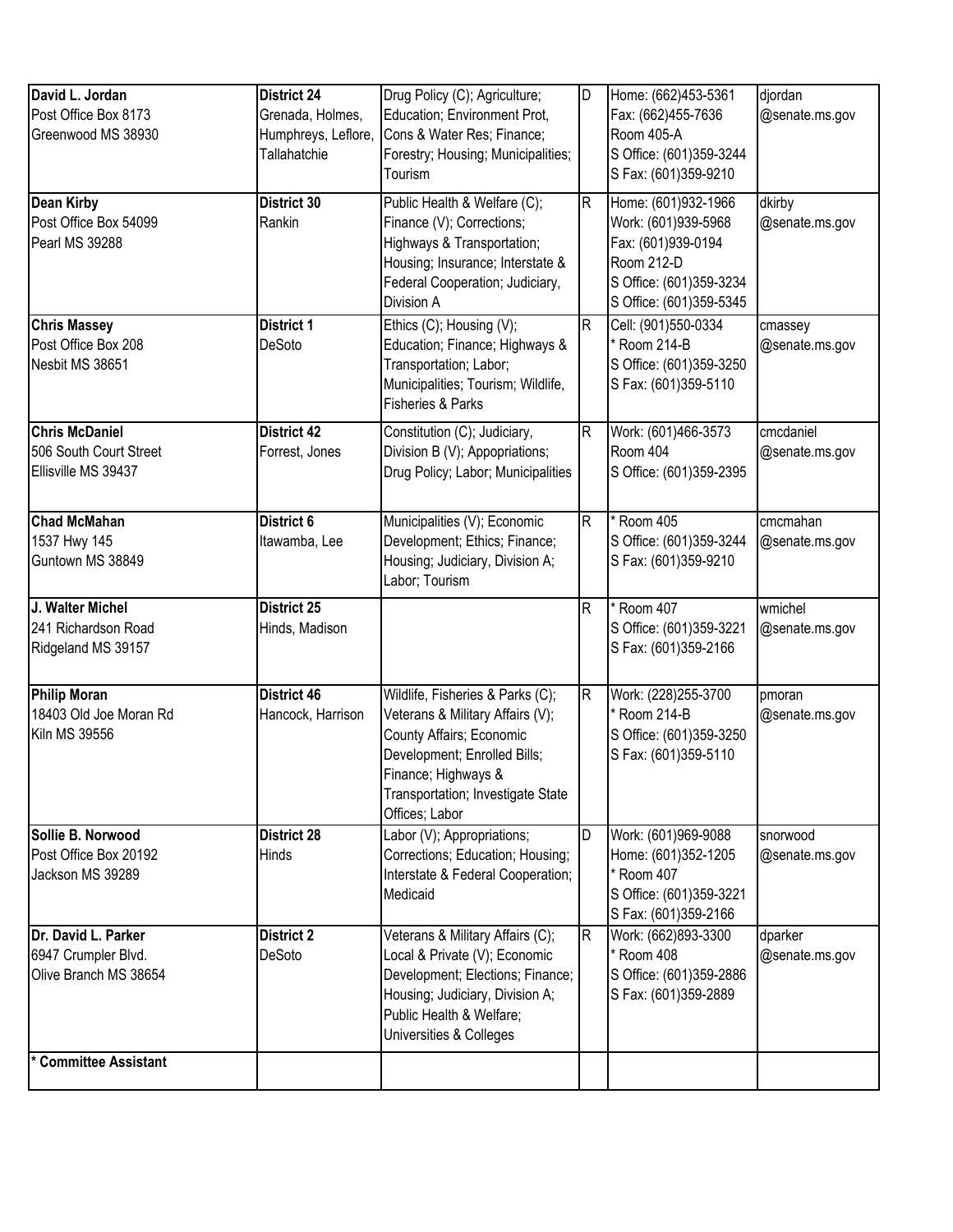| <b>Rita Potts Parks</b><br>Post Office Box 303<br>Corinth MS 38835<br>John Polk | District 4<br>Alcorn, Tippah<br>District 44           | <b>Business &amp; Financial Institutions</b><br>(C); Accountability, Efficiency;<br>Transparency; Economic<br>Development; Finance; Highways<br>& Transportation; Insurance;<br>Medicaid; Public Health &<br>Welfare; Veterans & Military<br>Affairs<br>Accountability, Efficiency, | IR.<br>R | Home: (662)287-6323<br>Cell: (662)415-4793<br>Room 213<br>S Office: (601)359-3232<br>S Fax: (601) 359-5957<br>Cell: (601)467-5117 | rparks<br>@senate.ms.gov<br>jpolk |
|---------------------------------------------------------------------------------|-------------------------------------------------------|-------------------------------------------------------------------------------------------------------------------------------------------------------------------------------------------------------------------------------------------------------------------------------------|----------|-----------------------------------------------------------------------------------------------------------------------------------|-----------------------------------|
| 53 Tidewater Road<br>Hattiesburg MS 39402                                       | Lamar, Pearl River                                    | Transparency (C): County Affairs;<br>Education; Elections; Energy;<br>Finance; Housing; Insurance;<br>Universities & Colleges                                                                                                                                                       |          | Room 404-C<br>S Office: (601)359-2395                                                                                             | @senate.ms.gov                    |
| Joseph M. (Mike) Seymour<br>15417 Indian Fork Road<br>Vancleave MS 39565        | District 47<br>Jackson, Pearl<br>River, Stone         | Ports & Marine Resources (V);<br>Agriculture; Appropriations;<br>County Affairs; Environment Prot,<br>Cons & Water Res; Executive<br>Contingent Fund; Forestry; Public<br>Property                                                                                                  | R        | Cell: 228-697-9154<br>* Room 408<br>S Office: (601)359-2886<br>S Fax: (601)359-2889                                               | mseymour<br>@senate.ms.gov        |
| <b>Derrick T. Simmons</b><br>Post Office Box 1854<br>Greenville MS 38702        | <b>District 12</b><br>Bolivar, Coahoma,<br>Washington | Enrolled Bills (C); Corrections;<br>Finance; Insurance; Judiciary,<br>Division A; Judiciary, Division B;<br>Labor; Wildlife, Fisheries & Parks                                                                                                                                      | D        | Home: (662) 378-8764<br>Work: (662)334-1666<br>Room 407<br>S Office: (601)359-3221<br>S Fax: (601)359-2166                        | dsimmons<br>@senate.ms.gov        |
| <b>Willie Simmons</b><br>Post Office Box 297<br>Cleveland MS 38732              | District 13<br>Bolivar, Sunflower,<br>Tallahatchie    | Highways & Transportation (C);<br>Agriculture; Appropriations;<br>Corrections; Ports & Marine<br>Resources; Public Health &<br>Welfare; State Library; Tourism                                                                                                                      | D        | Work: (662)846-7434<br>Fax: (662)846-7011<br>Room 410<br>S Office: (601)359-3237<br>S Fax: (601)359-2879                          | wsimmons<br>@senate.ms.gov        |
| <b>Bill Stone</b><br>200 Johnson Park<br>Holly Springs, MS 38635                | District 10<br>Marshall, Tate                         | Executive Contingent Fund (C);<br>Constitution; County Affairs;<br>Finance; Forestry; Highways &<br>Transportation; Municipalities;<br>Universities & Colleges; Wildlife,<br>Fisheries & Parks                                                                                      | D        | Home: (662) 224-3949<br>Room: Mezz-209<br>S Office: (601)359-3221<br>S Fax: (601)359-2166                                         | bstone<br>@senate.ms.gov          |
| <b>Sean Tindell</b><br>Post Office Box 784<br>Gulfport MS 39502                 | District 49<br>Harrison                               | Judiciary, Division A (C); Tourism R<br>(V); Accountability, Efficiency,<br>Transparency; Appropriations;<br>Corrections; Energy; Environment<br>Prot, Cons & Water Res;<br>Judiciary, Division B; Ports &<br><b>Marine Resources</b>                                               |          | Room 409-B<br>S Office: (601)359-3237<br>S Fax: (601)359-2879                                                                     | stindell<br>@senate.ms.gov        |
| <b>Committee Assistant</b>                                                      |                                                       |                                                                                                                                                                                                                                                                                     |          |                                                                                                                                   |                                   |